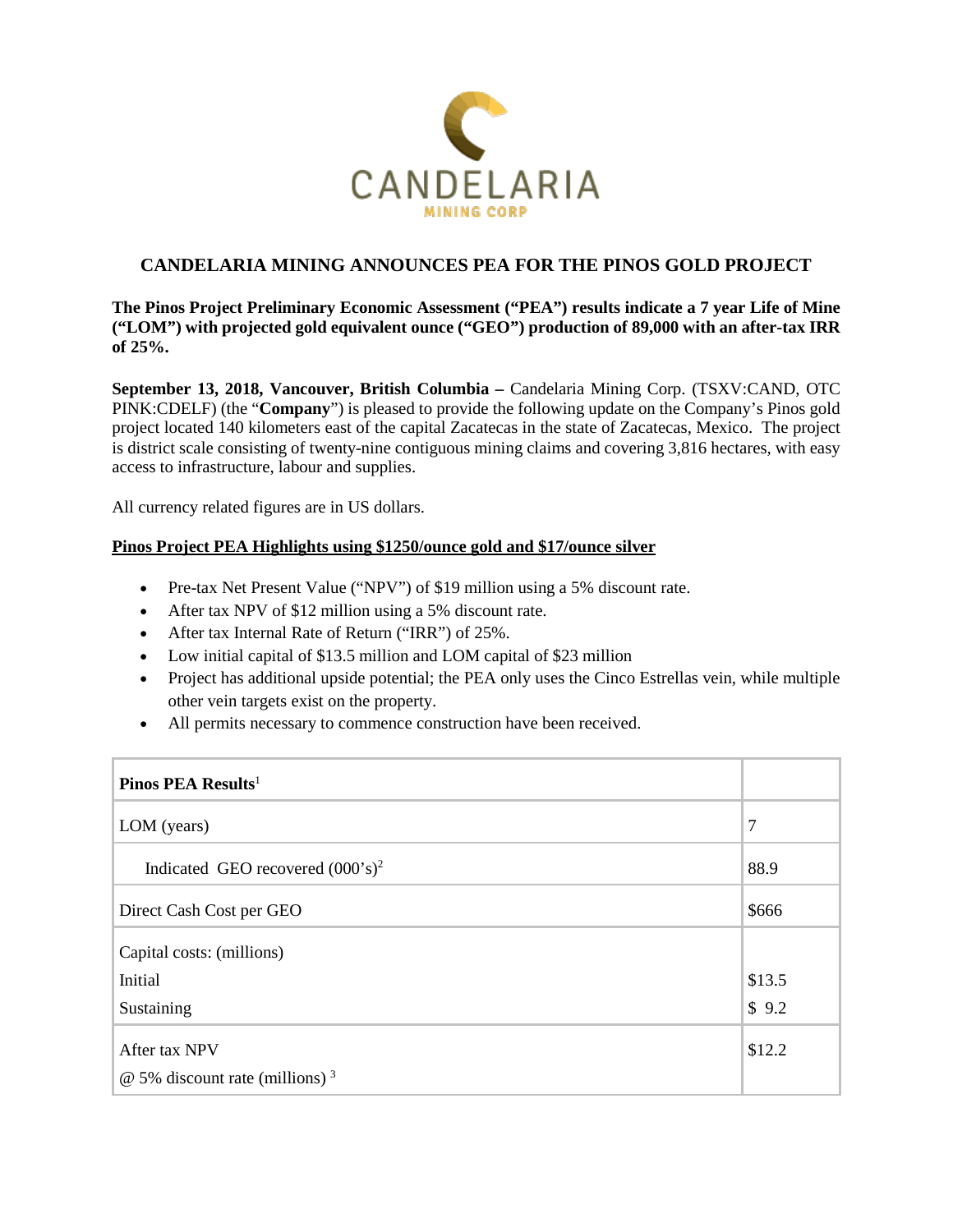| After tax Internal Rate of Return ("IRR") <sup>3</sup>                                        | 25% |
|-----------------------------------------------------------------------------------------------|-----|
| $1T$ colored account on the DEA incomposition weak for DEMM Engineering. Less A. Olmesta, and |     |

<sup>1</sup>Technical report on the PEA incorporating work by DENM Engineering, Jose A. Olmedo and Candelaria Mining to be filed within 45 days of this release.

<sup>2</sup>Gold equivalent ounces production was calculated at 73.5:1 conversion using \$1,250/oz gold and \$17/oz silver

**3** NPV and IRR calculations are based on after tax expectations with a long term gold price of \$1,250 and silver price of \$17.

The PEA is preliminary in nature, and there is no certainty that the PEA will be realized.

# **Production Specifications**

- Total proposed tonnes processed of 790,800 includes Measured and Indicated resource of 261,500 tonnes at an average grade of 3.0 grams per tonne ("g/t") gold and 59.1 g/t silver and 529,300 tonnes of Inferred Resource at an average grade of 3.6 g/t gold and 47.7 g/t silver containing 85,000 ounces of gold and 1.3 million ounces of silver.
- Total contemplated production of 75,400 ounces of gold and 995,400 ounces of silver from the Indicated and Inferred Resource.
- Average yearly production of 12,700 gold equivalent ounces during the initial seven years of the mine life.
- Throughput estimate of an average of 200 tonnes per day ("tpd") for the  $1<sup>st</sup>$  year, 300 tpd for years 2 and 3, and 400 tpd thereafter.

| <b>Production Statistics:</b>            |        |
|------------------------------------------|--------|
| Life of mine (years)                     | 7      |
| Total tonnes processed (000's)           | 791    |
| Overall average gold grade $(g/t)$       | 3.34   |
| Overall average silver grade $(g/t)$     | 51     |
| Overall average gold recovery            | 90%    |
| Overall average silver recovery          | 80%    |
| Gold ounces recovered (000's)            | 75     |
| Silver ounces recovered (000's)          | 995    |
| Average annual production GEOs (yrs 1-7) | 12,700 |

The proposed potential production mine plan cut-off grade of 2.2 g/t gold.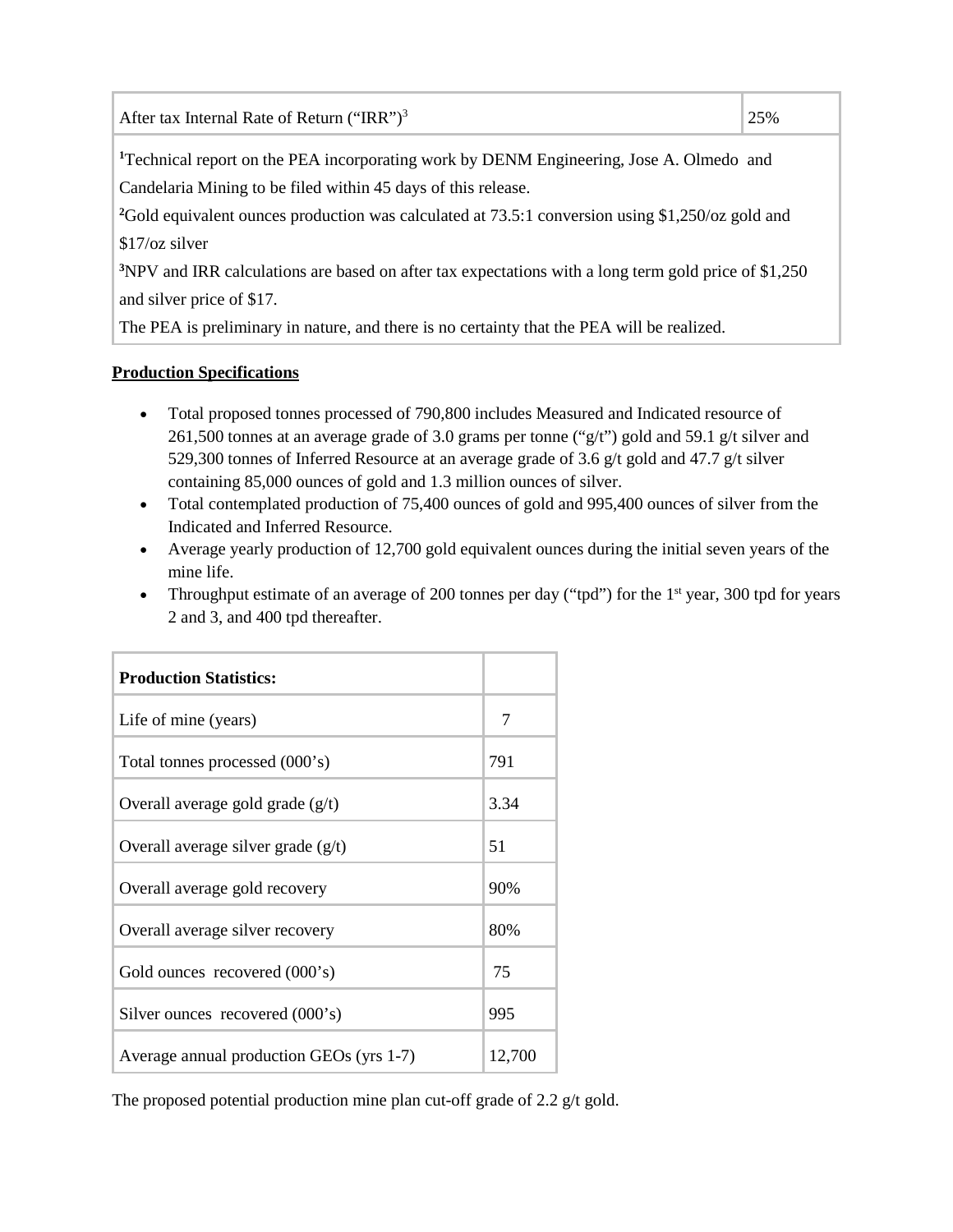| <b>Modeled Operating Costs</b>           |           |         |         |  |  |
|------------------------------------------|-----------|---------|---------|--|--|
|                                          | $200$ tpd | 300 tpd | 400 tpd |  |  |
| Cost / Tonne Mineralized Material        | \$82.36   | \$79.87 | \$77.37 |  |  |
| Mining                                   | 39.57     | 39.48   | 39.39   |  |  |
| Processing                               | 30.77     | 29.52   | 28.26   |  |  |
| Maintenance                              | 2.02      | 1.87    | 1.72    |  |  |
| G&A                                      | 10.00     | 9.00    | 8.00    |  |  |
| Overall Average Direct Cash Cost Per GEO |           |         |         |  |  |

| <b>Modeled Capital Costs (millions)</b>    |        |  |  |  |
|--------------------------------------------|--------|--|--|--|
| Mine Development                           | \$5.9  |  |  |  |
| Process                                    | \$5.7  |  |  |  |
| Infrastructure                             | \$1.2  |  |  |  |
| <b>Total Capital</b>                       | \$12.8 |  |  |  |
| Working capital, owner $\&$ indirect costs | \$0.7  |  |  |  |
| <b>Total Initial Capital</b>               | \$13.5 |  |  |  |
| <b>Sustaining Capital</b>                  | \$9.2  |  |  |  |
| <b>Total Life of Mine Capital</b>          | \$22.7 |  |  |  |

The project sensitivities indicate the project is most sensitive to gold price, followed by operating costs and is less sensitive to changes in capital costs.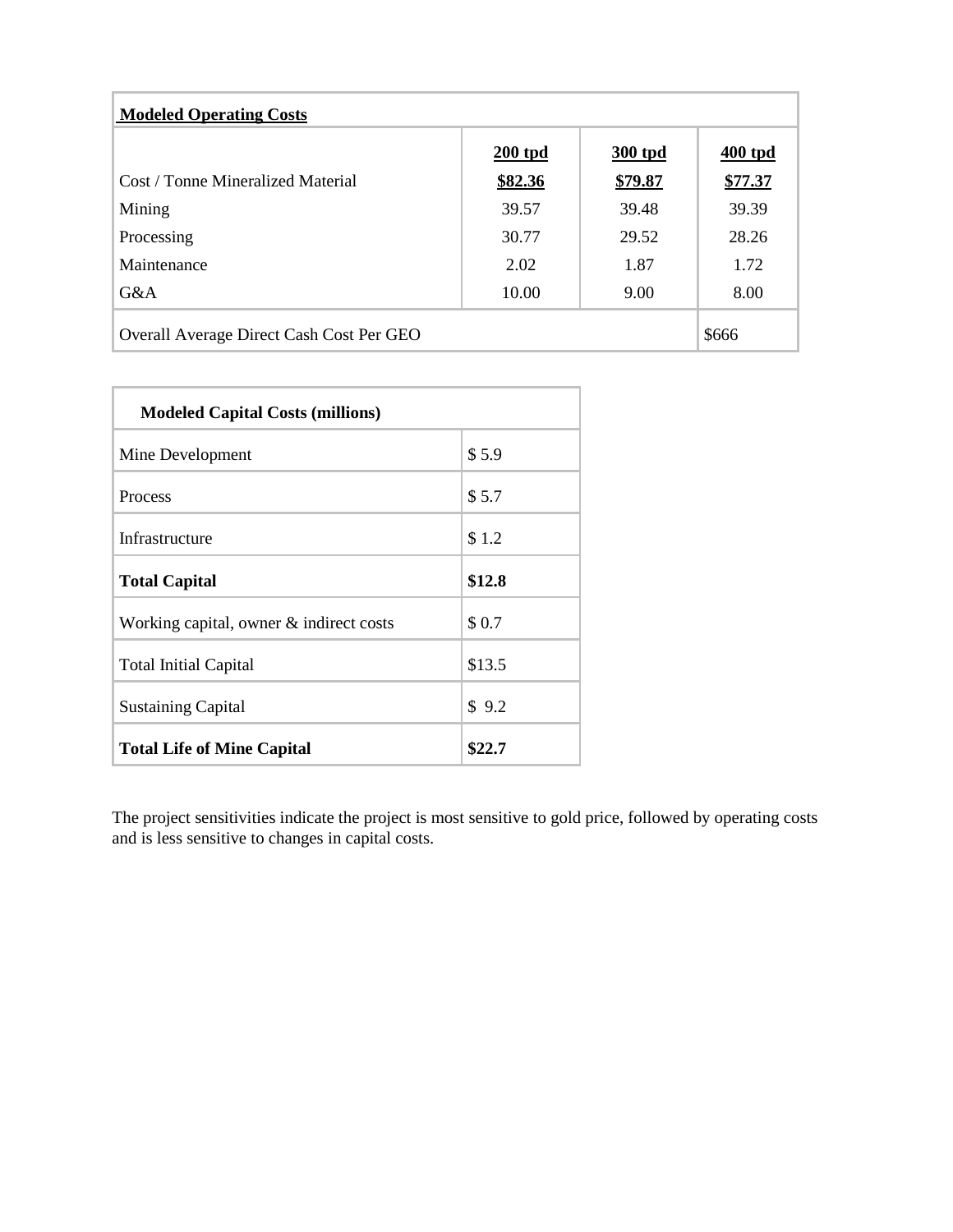

Curtis Turner, President and CEO of Candelaria Mining stated:

"I am pleased to announce the results of the Pinos PEA. The PEA shows that Pinos is a great small scale project with the ability to grow. We are encouraged, not only by the PEA, but with the exploration potential on the property. The project is fully permitted. We have already sourced much of the processing facility. Therefore, we have limited the much of the risk associated with the start-up of most projects at a PEA stage. Developing the property as outlined in the PEA will allow us to commence with a low-capex project which will generate cash flows and to allow us to expand the operations, conduct further exploration work and continue to advance the other projects in our portfolio."

### **National Instrument 43-101 ("NI 43-101") Preliminary Economic Assessment Report**

This PEA is based on the Canadian NI 43-101 Mineral Resource Estimate and Economic Analysis generated by Jose A. Olmedo with Metallurgical work, Process Design Criteria, and Process Plant Details prepared by DENM Engineering Ltd., and presented in a National Instrument 43-101 Technical Report which will be filed within 45 days of the date of the publishing of this press release.

| <b>Resource</b><br><b>Class</b> | <b>Tonnes of</b><br><b>Material</b> | Gold<br>Equivalent<br>Grade<br>$(g/t)^{1,2,3,4}$ | Gold<br><b>Grade</b><br>$(g/t)^4$ | <b>Silver</b><br>Grade<br>$(g/t)^4$ | <b>Gold Ounces</b><br><b>Contained</b> | <b>Silver</b><br><b>Ounces</b><br><b>Contained</b> |
|---------------------------------|-------------------------------------|--------------------------------------------------|-----------------------------------|-------------------------------------|----------------------------------------|----------------------------------------------------|
| Measured<br>(Dumps)             | 85,847                              | 2.7                                              | 1.6                               | 82.9                                | 4,444                                  | 228,892                                            |
| Indicated                       | 175,697                             | 4.3                                              | 3.6                               | 47.4                                | 20,586                                 | 267,745                                            |

### **Mineral Resource Summary of the Pinos Project as of September 13, 2018.**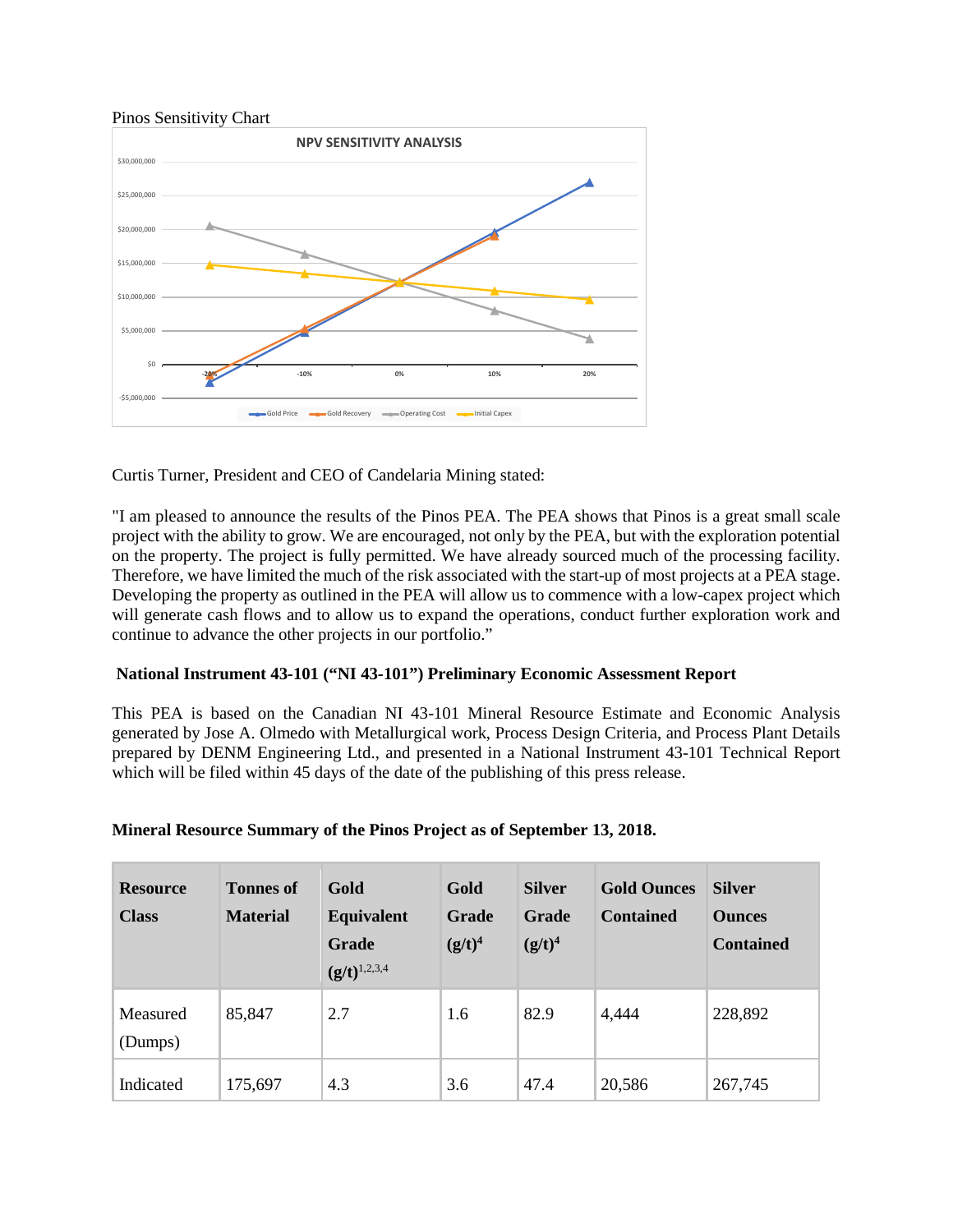| <b>Measured</b><br>and<br><b>Indicated</b> | 261,544 | 3.8 | 3.0 | 59.1 | 25,029 | 496,637 |
|--------------------------------------------|---------|-----|-----|------|--------|---------|
| <b>Inferred</b>                            | 529,267 | 4.2 | 3.6 | 47.7 | 60,671 | 811,082 |

 $\frac{1}{2}$  g/t refers to grams per tonne

<sup>2</sup> Resource based on a 2.2 g/t gold equivalent cut-off grade

<sup>3</sup> The gold equivalent grade for the conceptual pit uses a 73.5:1 gold equivalent ounce ratio (\$1,250/oz

Gold and \$17/oz Silver).

<sup>4</sup> The mine grades are diluted, using a 10% mine dilution factor

*Notes to Accompany Mineral Resource Table:*

- 1. Mineral resources are not mineral reserves and do not have demonstrated economic viability.
- 2. Inferred mineral resources have a high degree of uncertainty as to their existence, and great uncertainty as to their economic and legal feasibility.
- 3. Mineral resources are reported with 10% dilution.
- 4. The resources calculated using a cut-off of 2.2 g/t gold based on \$1,250/oz gold price, \$17/oz silver price, mining cost of \$39.57 per tonne ("/t") of material mined, process and general and administrative expense cost of \$42.80/t (at 200 tpd processing rate) with gold recoveries of 90% and silver recoveries of 80%.
- 5. Specific gravity: 2.69 g/cm3
- 6. Tonnes, grade values, and contained metal quantities may differ due to rounding.

The stated Mineral Resources have been prepared in accordance with the CIM classifications of Canada's NI 43-101 Standards of Disclosure for Mineral Projects.

### **Path forward:**

At Pinos project, Candelaria is in the process of obtaining financing and will be reviewing all project aspects in order to make a construction decision based on obtaining favorable financing terms, as well as advancing engineering and design plans to be ready to commence development of the project.

### **Technical Information**

Mineral resources referenced herein are not mineral reserves and do not have demonstrated economic viability. Mineral resource estimates do not account for mineability, selectivity, and mining loss but do include a dilution factor of 10%. The mineral resource estimates include inferred mineral resources that are normally considered too speculative geologically to have economic considerations applied to them that would enable them to be categorized as mineral reserves. There is also no certainty that these inferred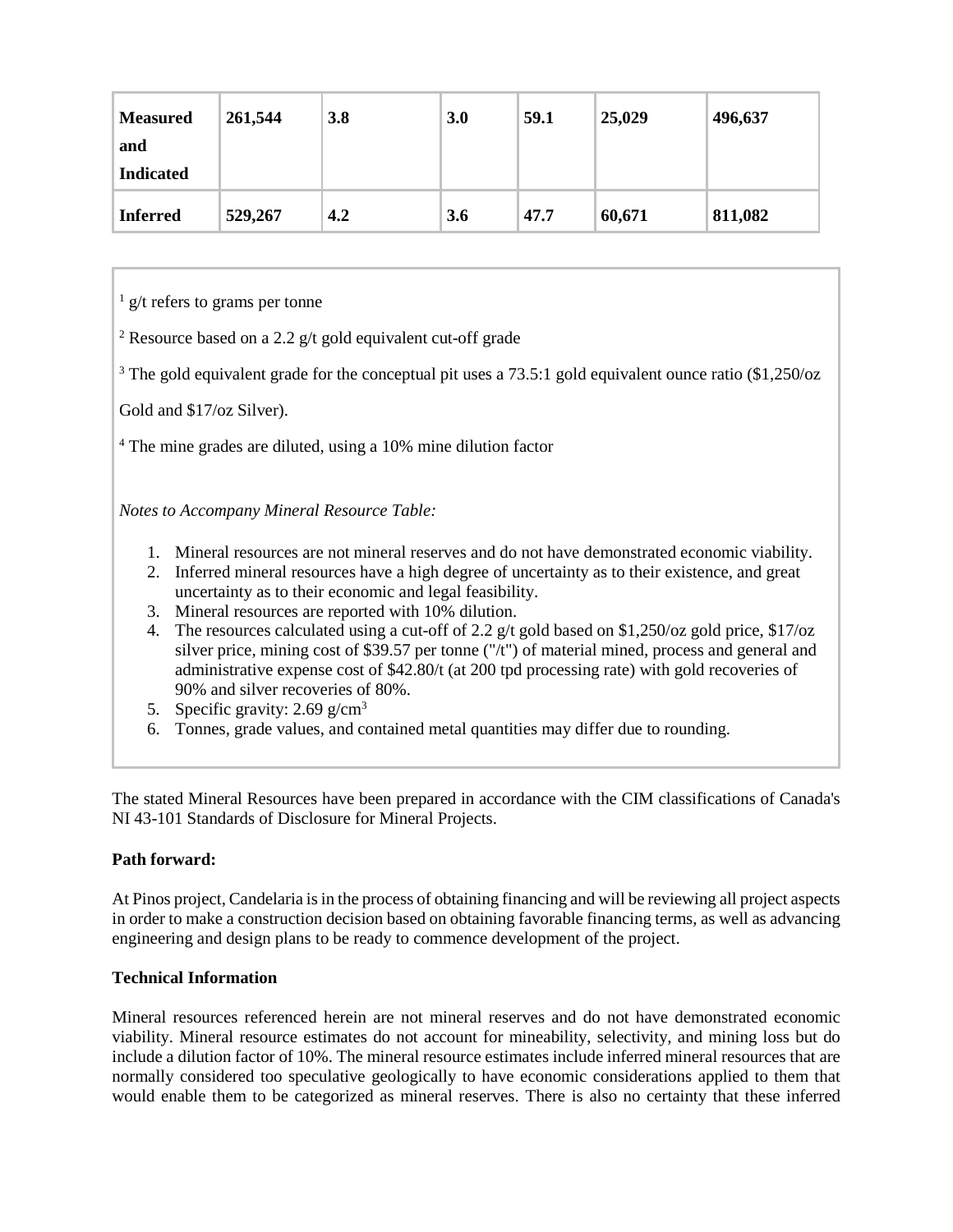mineral resources will be converted to measured and indicated categories through further drilling, or into mineral reserves, once economic considerations are applied.

The Company cautions that a PEA is preliminary in nature and that it relies upon mineral resource estimates which have the considerations noted above applied to them. There is no certainty that the PEA will be realized or that any of the resources will ever be upgraded to reserves.

Mr. Jose Antonio Olmedo, Eng. Geol. MSc. Is an Independent Consultant, located in Mexico City, Mexico, who is an "Independent Qualified Person" as defined by NI 43-101 and the lead person responsible for completing the Pinos resource has reviewed this press release as it relates to the Pinos project.

Mr. David Salari, P.Eng. of DENM Engineering Ltd. located in Oakville , Ontario, Canada who is an "Independent Qualified Person" as defined by NI 43-101 and the lead person responsible for reviewing the metallurgical work for the Pinos resource has reviewed this press release as it relates to the Pinos project and has overseen the metallurgical and recovery methods and infrastructure.

### ON BEHALF OF THE BOARD,

*Curtis Turner* Chief Executive Officer

#### **For further information, please contact:**

Investor Relations Email: [info@candelariamining.com](mailto:contact@candelariamining.com) Phone: 604-349-5992

### **Quality Assurance and Quality Control (QA/QC)**

Preparation and assaying of samples from Candelaria's Pinos project are done with strict adherence to a Quality Assurance/Quality Control (QA/QC) protocol. The custody of the samples are in charge of ALS Minerals from project to the ALS Minerals' preparation facility in Zacatecas, Zacatecas, Mexico. Qualitycontrol (QC) samples are inserted in the sample stream every 20 samples. QC samples include standards and blanks. Sampling analysis certificates, halved drill cores, chip samples and rejects are stored for future checking and control purposes.

### **About Candelaria Mining**

Candelaria Mining is a Canadian-based gold development and exploration company with a portfolio of highly prospective projects in Mexico, one of the world's best mining jurisdictions. Candelaria's 100% owned Caballo Blanco Project hosts NI 43-101 Indicated Resources of 521,000 ounces of gold and 2,170,000 ounces of silver  $(31,220,000)$  tonnes grading 0.52 g/t gold and 2.16 g/t silver) and Inferred Resources of 95,000 ounces of gold and 590,000 of ounces silver (8,630,000 tonnes grading 0.34 g/t gold and 2.14 g/t silver). Potential exists to increase these estimated resources through continued drilling and exploration. For more information on resource estimates, please see the Company's website, www.candelariamining.com.

#### *Cautionary Note Regarding Forward-looking Statements*

This press release contains certain "forward-looking statements" and "forward-looking information" under